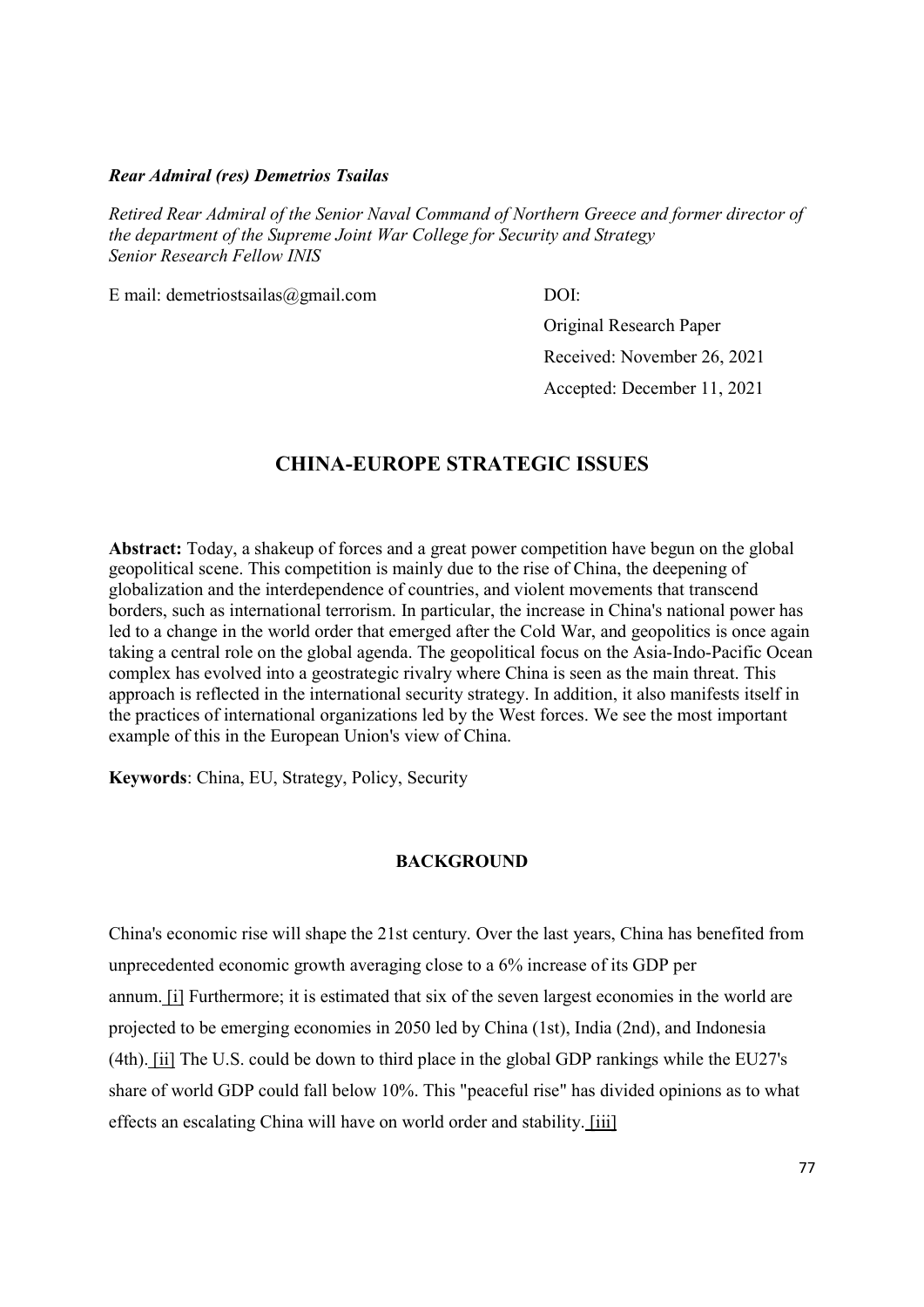The timeless power of the Chinese state is due to the parameter of its long history and culture. For most of its 5,000-year history, China was the center of civilization. A nation with a long memory for past slights, this rise in preeminence would also erase the perceived century of humiliation that the country has suffered at the hand of Western invading powers. China's grand strategy[iv] is aimed at these twin goals of restoring the country to its rightful place on the world stage and rectifying the wrongs of the past. China's decision-makers, scholars, and news media have decreed that, for the following decades, the country will be within a "window of strategic opportunity," a period of peace and stability in the world. Having embraced globalization, China's economy is now the second-largest in the world. But economic power is not China's goal; it is only a component of the country's ultimate aspiration: to have a place of power and influence commensurate with the status it believes it should enjoy in the world. To achieve this goal, the Chinese have conceived the plan until 2050 to become a prosperous, democratic, and civilized socialist country at a medium level of development. During this stage, the four modernizations will be completed:

- 1. agriculture,
- 2. industry,
- 3. science, and
- 4. technology.

China's goal is to be recognized internationally as an economic and political superpower. But to reach this stage, more than economic power is required. An element of military power is integral to achieving great power status. The People's Republic of China has been following its path for years, hiding its power and saving time. Today, however, the Chinese dragon is not hiding. Chinese President Xi Jinping is now officially claiming that we have entered a new era where the West is retreating and the East is emerging. [v] The Chinese people have developed their patriotic concept very well. From then on, China from 2015 and then, with the "new silk road" as we know, the 'One Belt, One Road initiative[vi], is a Chinese economic and strategic plan by which the two ends of Eurasia, as well as Africa and Oceania, are being more closely tied along two routes–one overland and one maritime. It is a fast-growing (in all sectors) power of the eastern region that its influence in all aspects of public action seeks to extend to the West through agreements and alliances. China is undoubtedly an economic power. When in 2002, the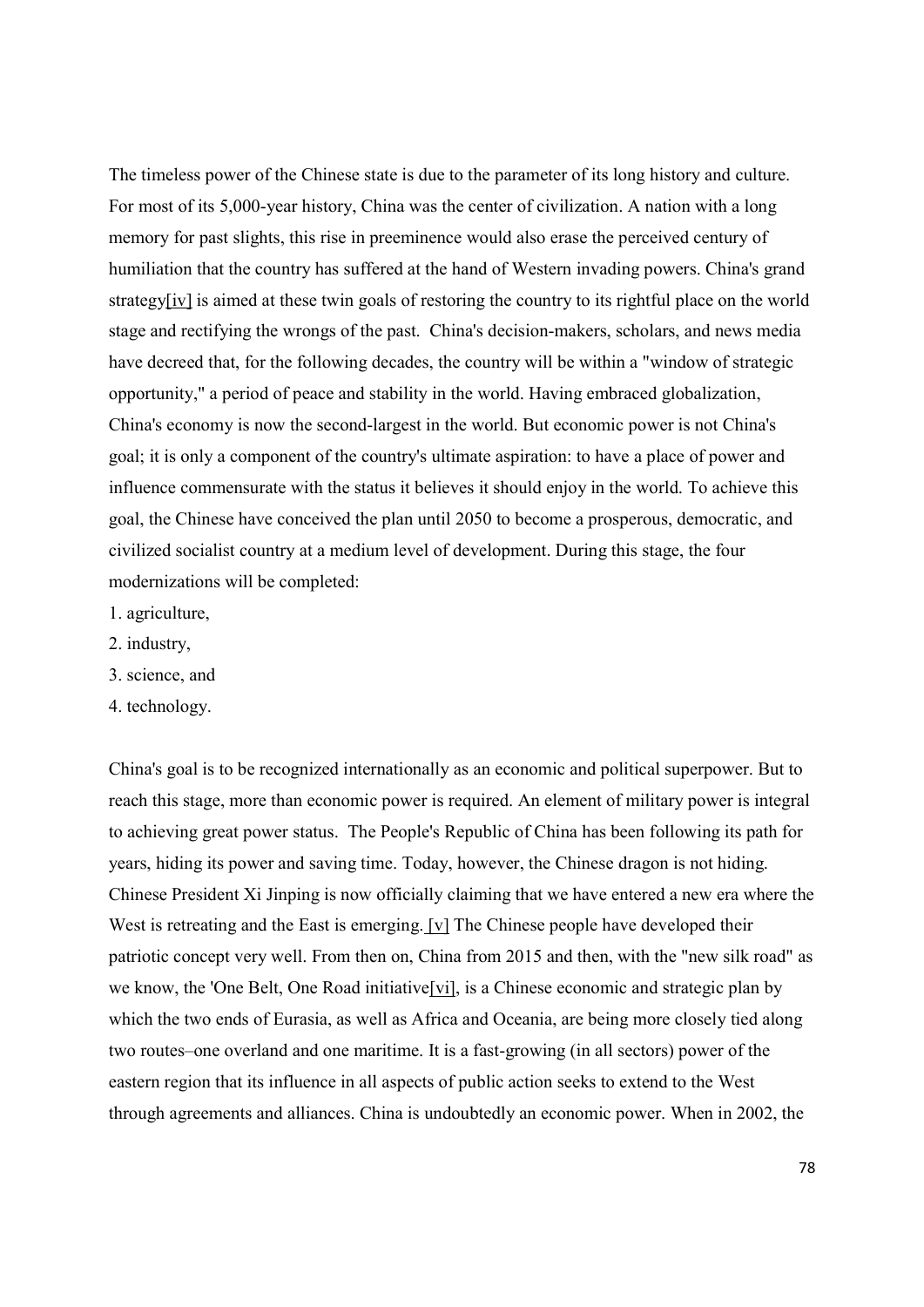Chinese state managed to enter the World Trade Organization[vii], Western powers were so alarmed by its rapid development at the international economic level that through mainly the Comprehensive Economic and Trade Agreement (CETA) (unofficially, Canada–Europe Trade Agreement) and TTIP Transatlantic Trade and Investment Partnership (the transatlantic trade and investment partnership between the U.S. and the E.U.) to take China out of the commercial game, which they were unable to achieve, as China in a matte move founded the Asian Infrastructure Investment Bank (AIB) on the one hand through RCEP (Regional Comprehensive Economic Partnership) and promotes regional cooperation with states on the broader region, such as Indonesia, South Korea, Laos, the Philippines, and Thailand.

China, however, is not only economic power but also a state that can play a stabilizing role in the eastern part because of its allied relations with Russia and the ever-developing ties with Israel. The Chinese State and France can be the diplomatic channels between East and West, especially for Greece, let alone the present day with the rapid spread of Turkish provocation. After all, Macron's visit in 2018 to this, in a hot climate, highlighted on both sides the need to create a grand alliance between France, China, and Europe, which a few weeks ago began to take shape. At this point, we must focus and explain in what light China is creating its alliances. E.g., we saw that in 2019, the Central Bank of China supported the slump in the Turkish lira, while at the same time, there was a series of investment projects on the part of the Chinese state in the neighboring country.

Many analysts considered that these actions created new conditions for Turkish-Chinese relations. On the contrary, if we look at what sectors China invests in and what China buys from Turkey (energy, infrastructure), all this must be put under a business plan of action and not interpreted under the framework of the alliance. Reading the Diplomatic History of the Chinese State shows that it creates strategic partnerships only with states that have equivalent power in the Global System. With all the other states and the relations, we should interpret them in the business process context. At the moment, a robust opening to Europe and the West is, for example, the strengthening of relations with France and with Europe in general. Because China only creates alliances with powerful states, the answer to the question is straightforward and comes from the way it associates its traditional culture with the national interest. We must not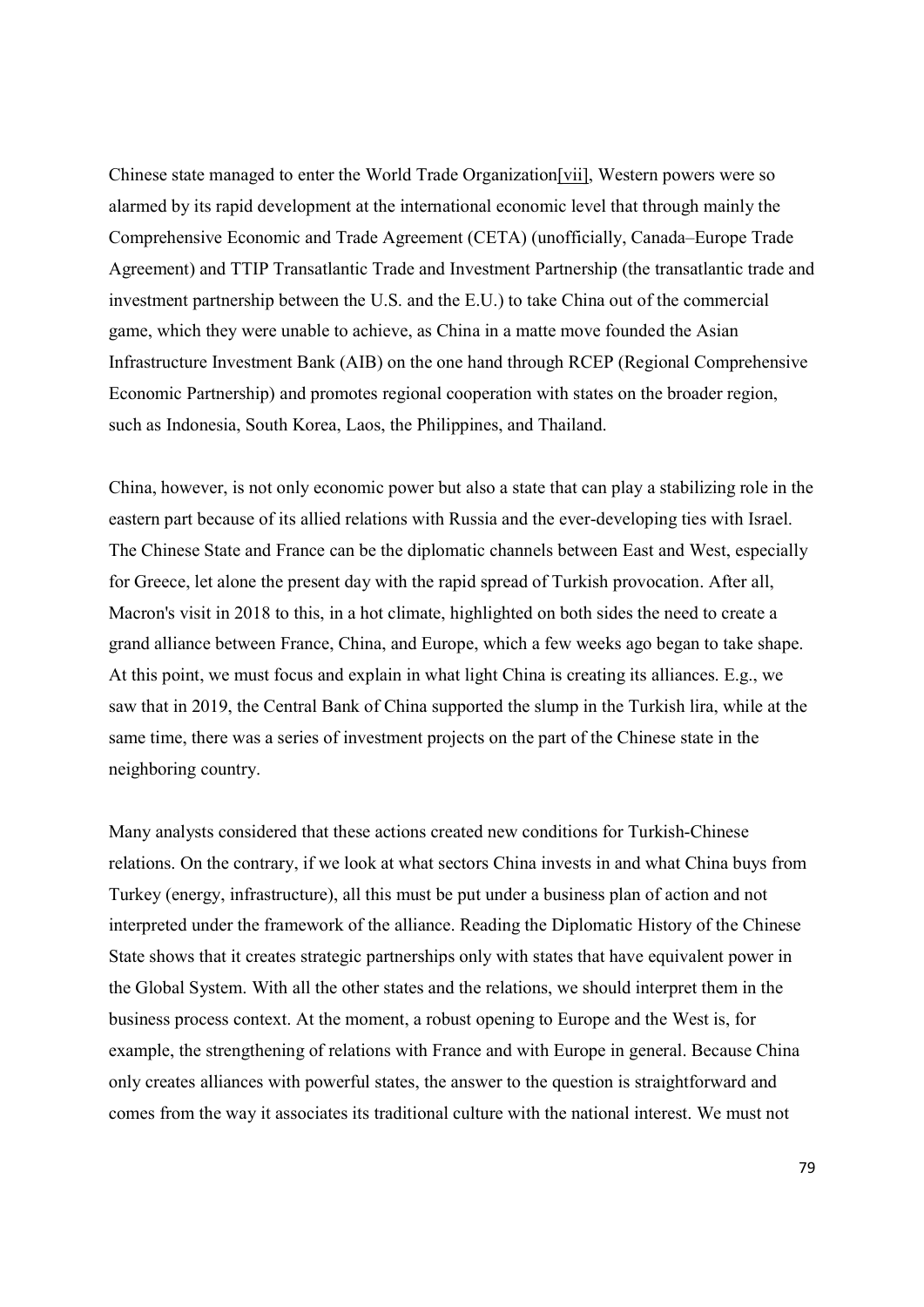escape the fact that the Chinese state was one of the first imperial states in world history, a concept of state power (in what the idea of the Empire includes) that it continued to have even when it changed its political status quo. This was shown by the way it perceives its external environment. The policy of imposing power on the powerless regional environment is inspired by the "method" used by the Han Dynasty (1st century B.C.- 2nd century A.D.). Expansion by any means, without force, is how it adapts over time in its diplomacy to impose its power on the weak region.

China, however, has not only grown economically but has also made a big jump in its military support. It started with an aircraft carrier construction program; it currently has two carriers built in its shipyards. While making the third, it is expected to acquire at least four aircraft carriers shortly. Although it has expressed at every opportunity that it is not pursuing a hegemonic agenda, it has said it aims to be an effective force worldwide by opening its first overseas military base in Djibouti. The situation in the context of defense spending is much more impressive. While China's military expenditure in 1989 was about \$20 billion, it increased more than 13 times by 2019 and exceeded \$261 billion today. [viii]As a result, China has become the second-highest military power in the world after the United States.

At this point we have reached today, it seems that the great power competition between the United States and China goes beyond trade and technology as the two states are increasingly preparing for a "new cold war." Since the emergence of nuclear weapons in the mid-20th century, it is considered unlikely that two nuclear powers will clash. As a result, conflicts occur in other proxy states or the global public. Oceans, space, and cyberspace, defined as global commons, are vital for the great powers. Global commons are essential for powerful states to maintain their influence on the international political scene, the worldwide economy, and transport routes. In this context, it would not be wrong to claim that global sources will be the main ground in the great rivalry between the United States and China, which is expected to become even more severe in the coming period. In this context, we must look at the relationship it is developing with Turkey, based on the dipole of strong and powerless and not on the concept of allied status.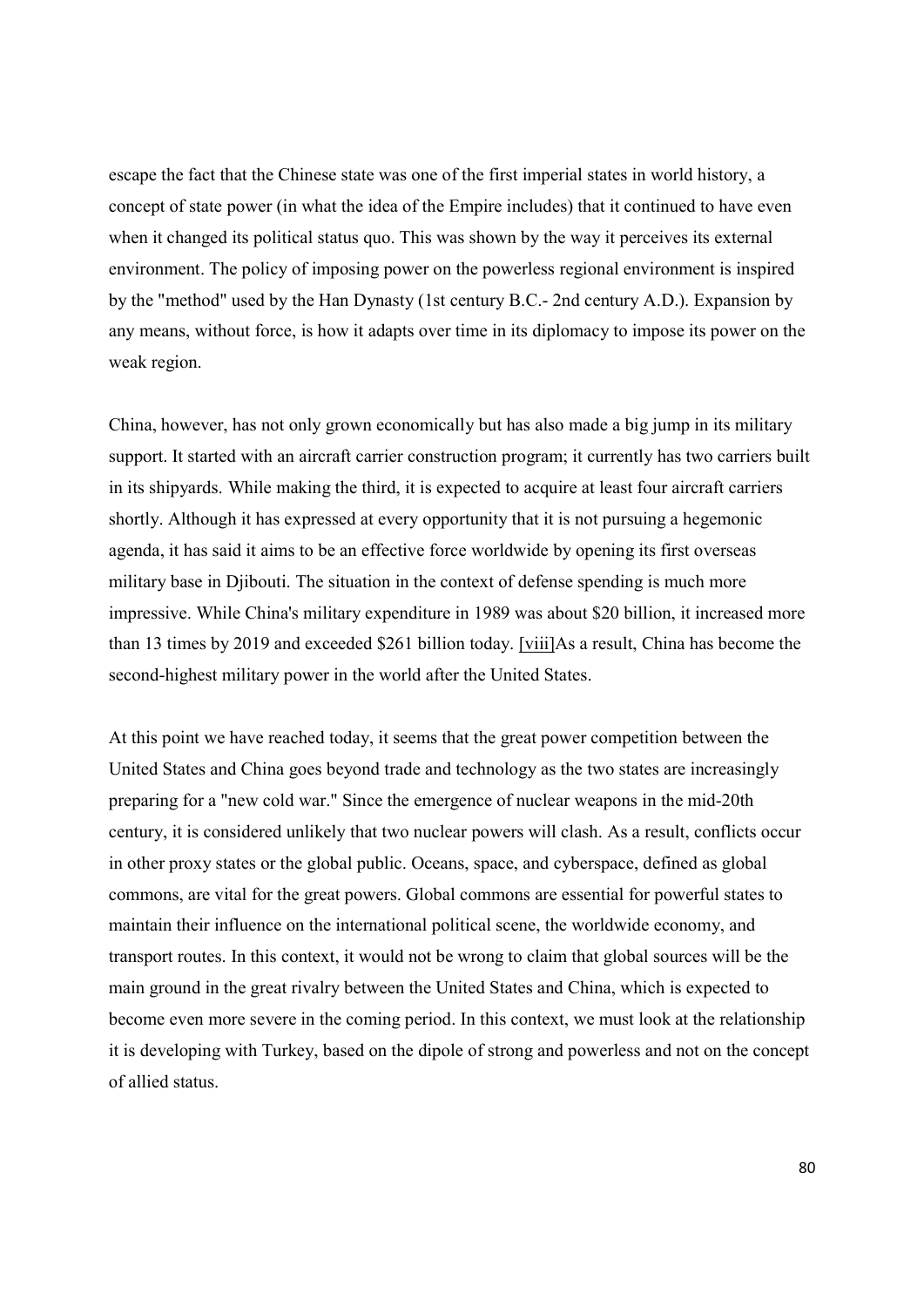#### Perspectives for China's Foreign Policy

China's international behavior is influenced by at least three historically defined perceptions of its security environment and its role in world affairs:

- 1. China is in the process of returning as a superpower (New Pole of International Power) and even as the great leading force in a gradually forming, new multipolar system. Chinese policymakers and analysts refer to China's rise as "revitalization" and "renewal."
- 2. Many Chinese see their country as the victim of the "years of shame and humiliation" at Western and other foreign powers, particularly Japan. The ideologycalization of China's "victim self-conception" has created all those conditions that have made Beijing extremely sensitive to any attempt at external coercion and especially to any form of violations of sovereignty.
- 3. China has a defensive security perspective that historically stems from fears that foreign powers will try to contain and coerce it in various areas, exploiting its internal weaknesses.

After the long-term invocation of permanent diplomatic priorities, China's international behavior is determined to protect its national sovereignty and territorial integrity by promoting economic development, production, and international respect for the status quo. These three priorities have collectively shaped China's foreign and security policy since the founding of the People's Republic of China in 1949. However, the policy manifestations for these three strategic priorities and the relative emphasis its leadership places on them have differed in recent years.

#### Chinese perceptions of the International Security Environment

China's conception of the international security environment has two primary dimensions. The first is a widespread belief that China's success is based on its, more than ever, complex interconnection with the international community. The second is Beijing's pervasive uncertainty about the scope and severity of threats to China's economic and security interests. For some, China has never been so secure and, for others, the numbers and types of security threats are growing, motivated by their deep concerns about the future.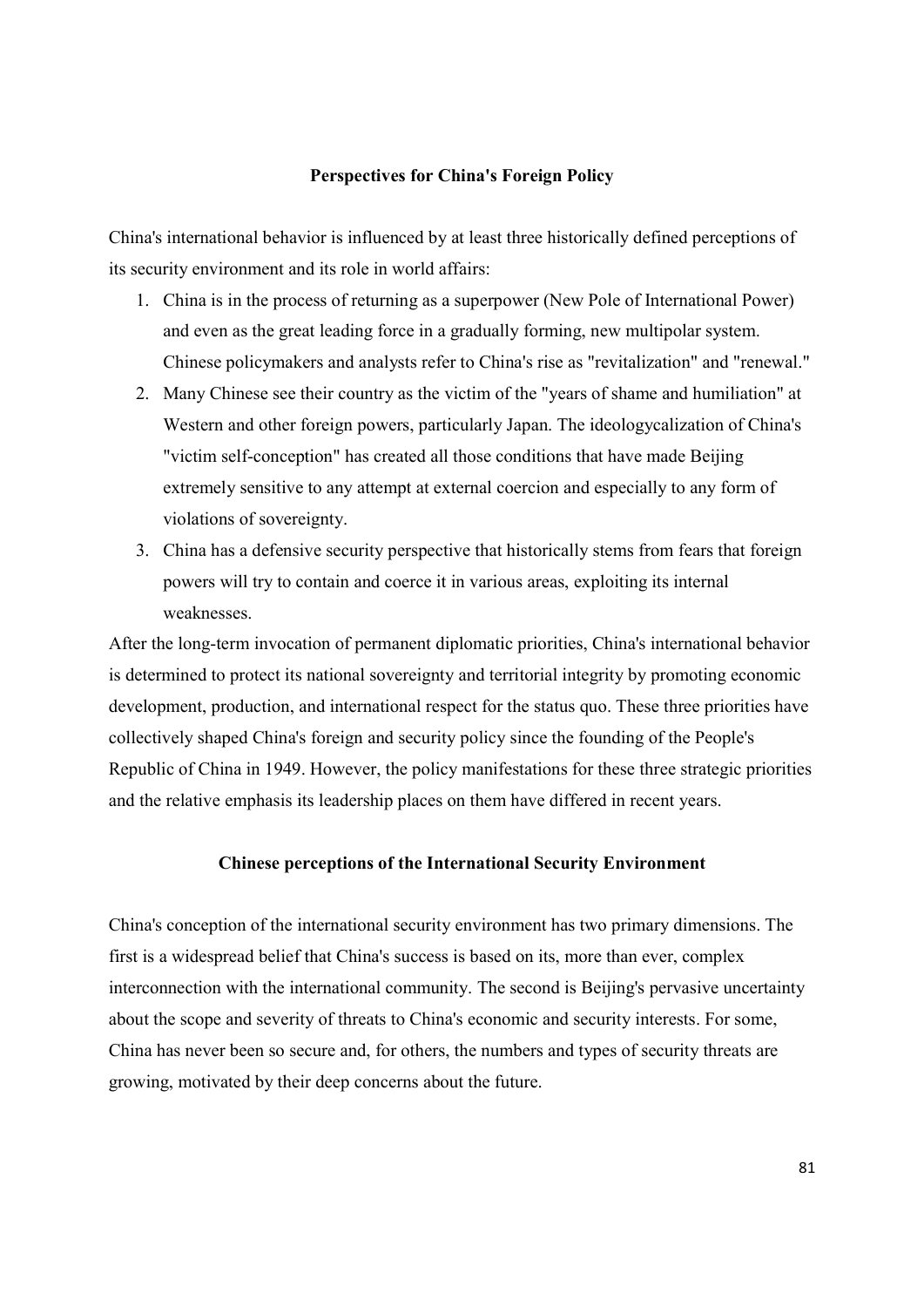In general, Chinese leaders concluded that their external security environment is favorable. Over the next 15 to 20 years, it presents a "strategic window of opportunity" for China to achieve a leading position and goals of national revitalization through continued economic, social, military, and political development. As far as possible, Chinese politicians are also seeking to extend this opportunity through diplomacy. China's view of the security environment includes six main conditions:

- Since, according to Beijing's estimates, there is little chance of large-scale warfare between the major powers. It appears that the next 15 to 20 years are a unique opportunity for China to continue developing and modernizing.
- Globalization has redefined transnational economic and political interactions, reinforcing the importance of China and the interdependence between states on the global economic map. Globalization has imposed some restrictions on China.
- Multipolarity is emerging rapidly, although the United States, which is the dominant power globally, feels its power gradually and in relative terms diminishing. The United States sees china's revitalization as a significant power as a potential threat, but on the other hand, it is its central economic partner.
- China faces various challenges, including terrorism, the proliferation of weapons, human and drug trafficking, environmental degradation, the spread of infectious diseases, and natural disasters. All of this will redefine China's relations with the major powers in Asia and globally, including by creating opportunities for tangible cooperation.
- China defines energy security at two levels. Price volatility and security upon delivery. So she feels vulnerable on both fronts. Such perceptions are increasingly driving its efforts to access crude oil and gas reserves, especially from the Middle East and Africa.
- Chinese policy experts see the "rise of China" as an influence on global economic life and security issues. So more and more confidence has been created in diplomatic approaches. They believe that they have managed to allay fears of a "threat from China," especially in Asia with their influence.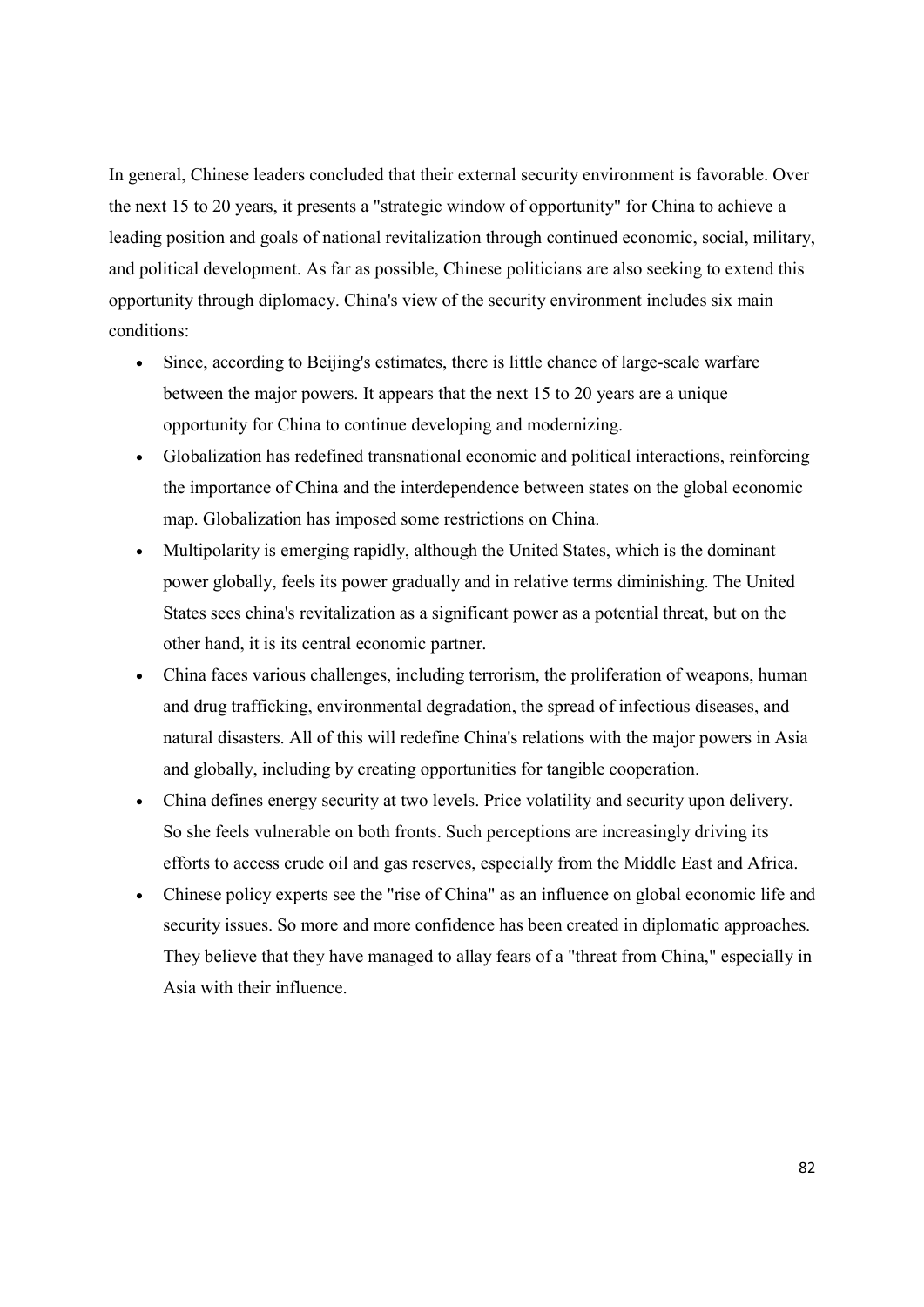### China's Foreign Policy Goals

Chinese politicians have created a foreign policy strategy to achieve six goals: economic growth, ensuring development, addressing trade restrictions, diversifying resources, and downgrading Taiwan's international role. This list of diplomatic objectives has been upgraded over the past decade, as China has begun to join the international community credibly.

First, China seeks to maintain a stable international environment to facilitate the continuity of reforms and development at home. This focus is achieved through a variety of external activities.

Second, China actively uses diplomacy to expand its access to markets, investments, technology, and natural resources.

Thirdly, China is trying to reassure the Asian countries and the international community that its growth potential will not economically degrade other countries and affect their interests and security.

Fourth, Chinese diplomacy, especially in Asia, is trying to reduce the ability or desire of other nations, individually or collectively, to restrict or otherwise hinder china's revitalization.

Fifth, China is building its political relations by diversifying its access to energy and other natural resources, emphasizing Africa, the Middle East, and Latin America. Energy security includes diversification of both suppliers and supply routes.

Sixth, China is seeking to downplay Taiwan's international role and limit the will of other nations to give Legitimacy to Taiwan.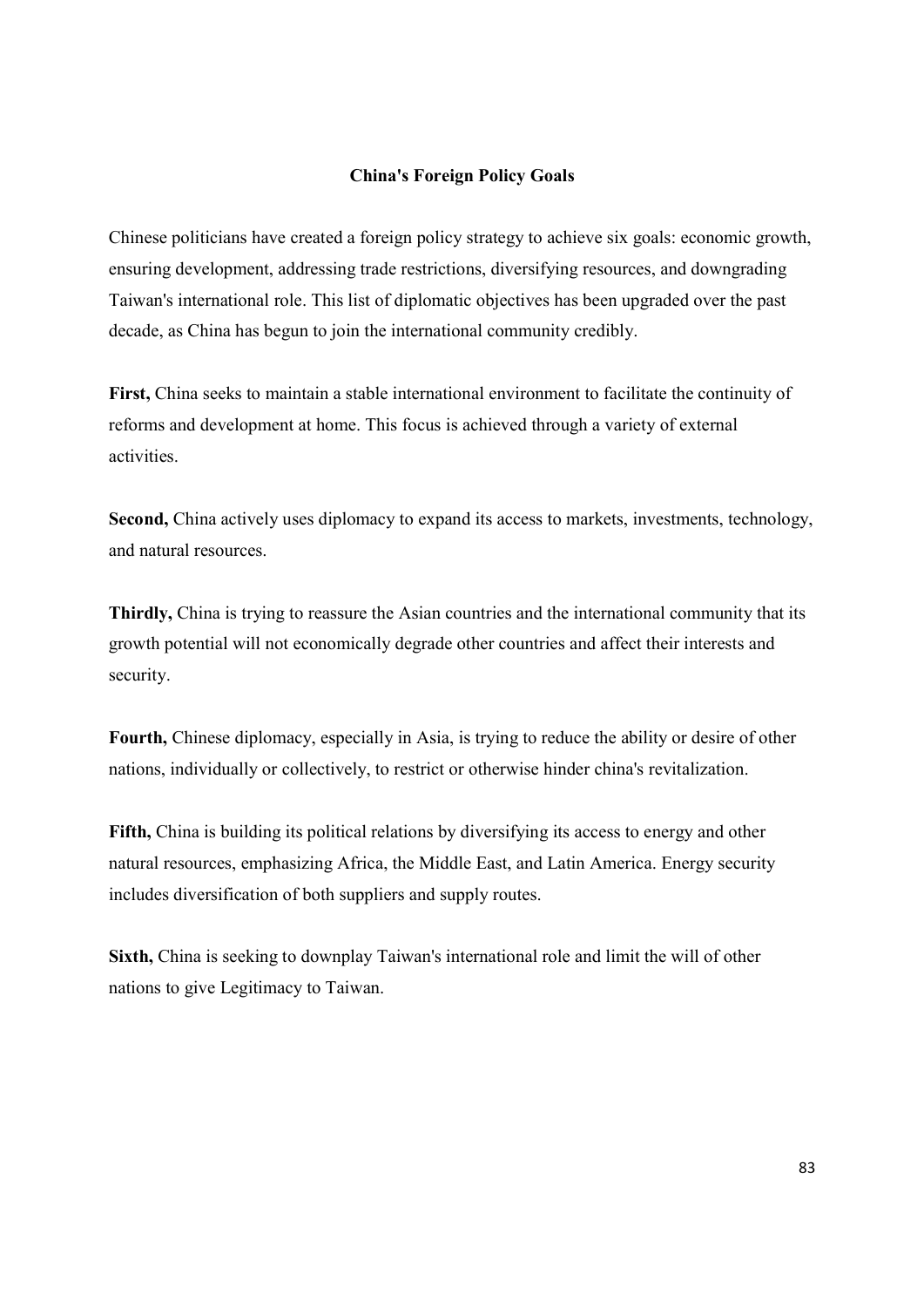#### China's Foreign Policy Actions

China has developed and designed a series of new and effective ways to pursue the five foreign policy objectives. It has also become more persuasive, flexible, creative, and assertive about using these new diplomatic tools. It has established "strategic partner relations" with developed and developing countries and, at the same time, has initiated a high-level "strategic dialogue" with several major powers. It has embraced multilateral organizations in every region and with various operational issues. The expansion of China with a dominant role in existing regional organizations and the formation of new ones has become a beacon of its diplomacy. The use of economic diplomacy is solid and multifaceted since they include bilateral trade and direct investments abroad, financial arrangements, development aid, and free trade agreements to promote both economic and political objectives. China's military diplomacy now incorporates extensive participation in the UNITED NATIONS peacekeeping activities, high-level defense, military exchanges, joint exercises, and joint training, assuring that it is a significant objective, all these efforts.

#### Challenges facing Chinese diplomacy

Beijing faces many challenges that will likely limit its ability to achieve the diplomatic goals it has set itself. There may be a difficulty in their ability to understand China's intentions. Firstly, China's global presence and increased influence have resulted in China and other countries' neighbors expecting more from Beijing. It is unclear whether China is ready to meet these demands, fearing an accumulation of too many burdens, but this raises questions about China's predictability and its credibility. Secondly, China's approach to the Taiwan issue, which may be rigid and aggressive at times, undermines its ability to appear moderate and well-intentioned. Thirdly, the too many pathologies of Chinese governments make it difficult for the government to manage the national problems that could spill over secondarily to its neighbors. This government deficit complicates Beijing's governance as it appears incapable of fully complying with its commitments, making China an unreliable player. A fourth challenge concerns the weaknesses of the Chinese decision-making system. The problems of excessive inflation of intelligence services and lack of coordination throughout the administrative administration,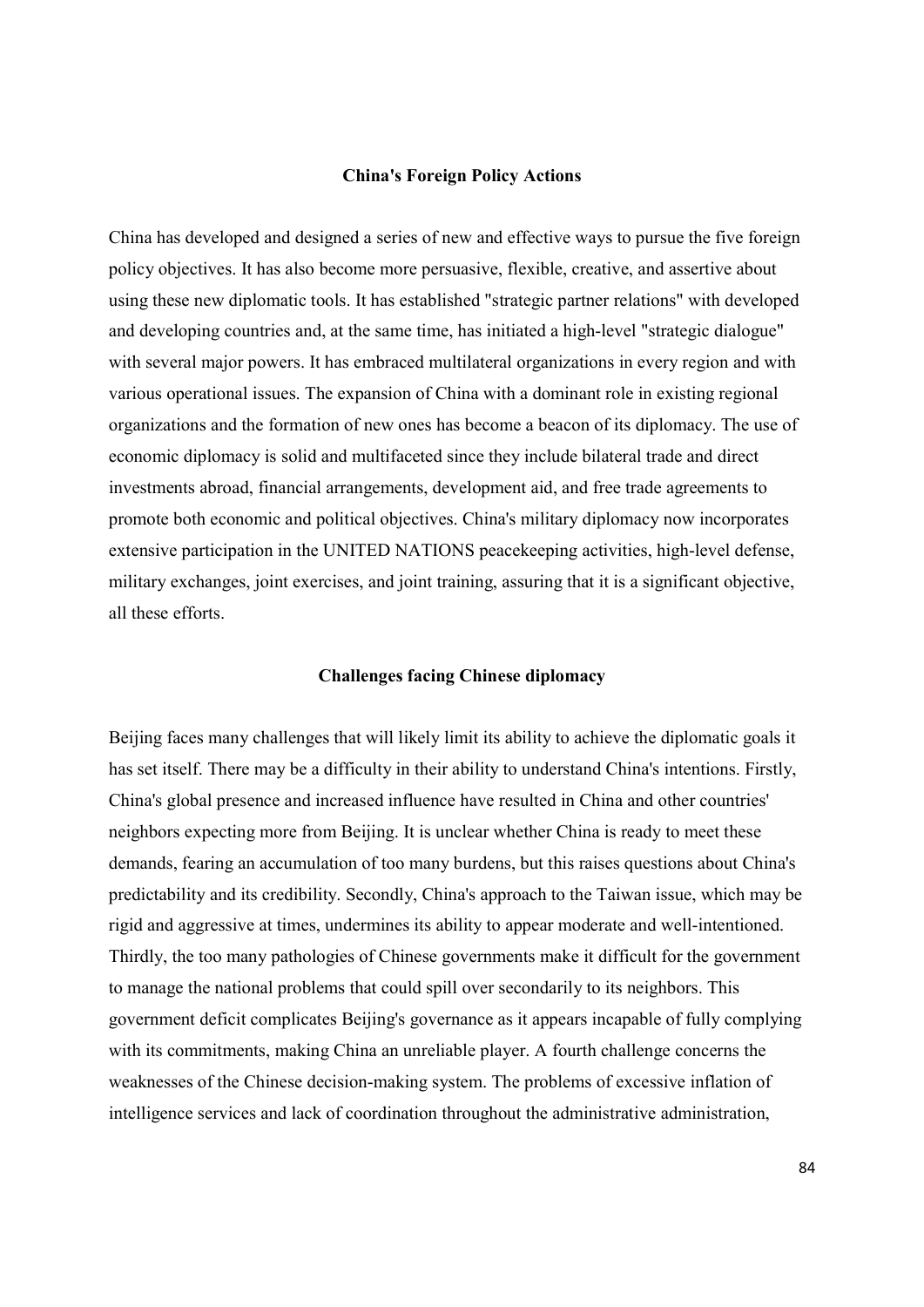intelligence, and military staff reduce China's ability to respond quickly and effectively to crises of international proportions.

#### Strategic Interpretation

One element of Chinese geopolitical strategy extracted from the official and non-official military documentation available to the West is that the PLA's aims and approach are entirely subjugated to the grand political process. Political and diplomatic successes are more important than victory on the battlefields. As previously described, China wants to take full advantage of the current period of strategic opportunity. It does not foresee, nor does it seek, a conflict with the one nation it considers its main rival: the U.S. As surmised by political analysts, even on the sensitive issue of Taiwan, China will attempt to avoid a military conflict that would negatively impact its economic growth. Clearly, at present, China's leadership has made the strategic decision that economic growth will be fundamental to its foreign affairs policies. From the above study of the PRC's policies and strategies, it appears that China is focused on economic growth and developing a peaceful modern society. China is downsizing and modernizing its military forces to complement its pursuit of a place of power and influence in the world. Despite the constant pressure and requests for greater transparency from the West, particularly from the U.S., it was remarked that much is still unknown concerning China's official grand strategy and military doctrine. The information available is from sites or organizations with very close ties to the CCP. Thus its depth and interpretation must be critically considered in light of possible agenda-setting from these organizations. A better assessment of the validity of the stated Chinese policies might be achieved by studying how China projects its power and influence in the world. The following section will look at China through the lens of its foreign affairs endeavors. For the most part, China's actions follow its stated policy of peaceful rise, economic development, and learning to become a responsible global citizen. But as some pundits have rightfully pointed out, there are some dissonant notes between China's peaceful search for its rightful place of power and influence in the world and its authoritarian stance on a few significant issues. The perceived lack of freedom and civil liberties, the development of its military force at a rate more important than the U.S., and its unyielding position concerning the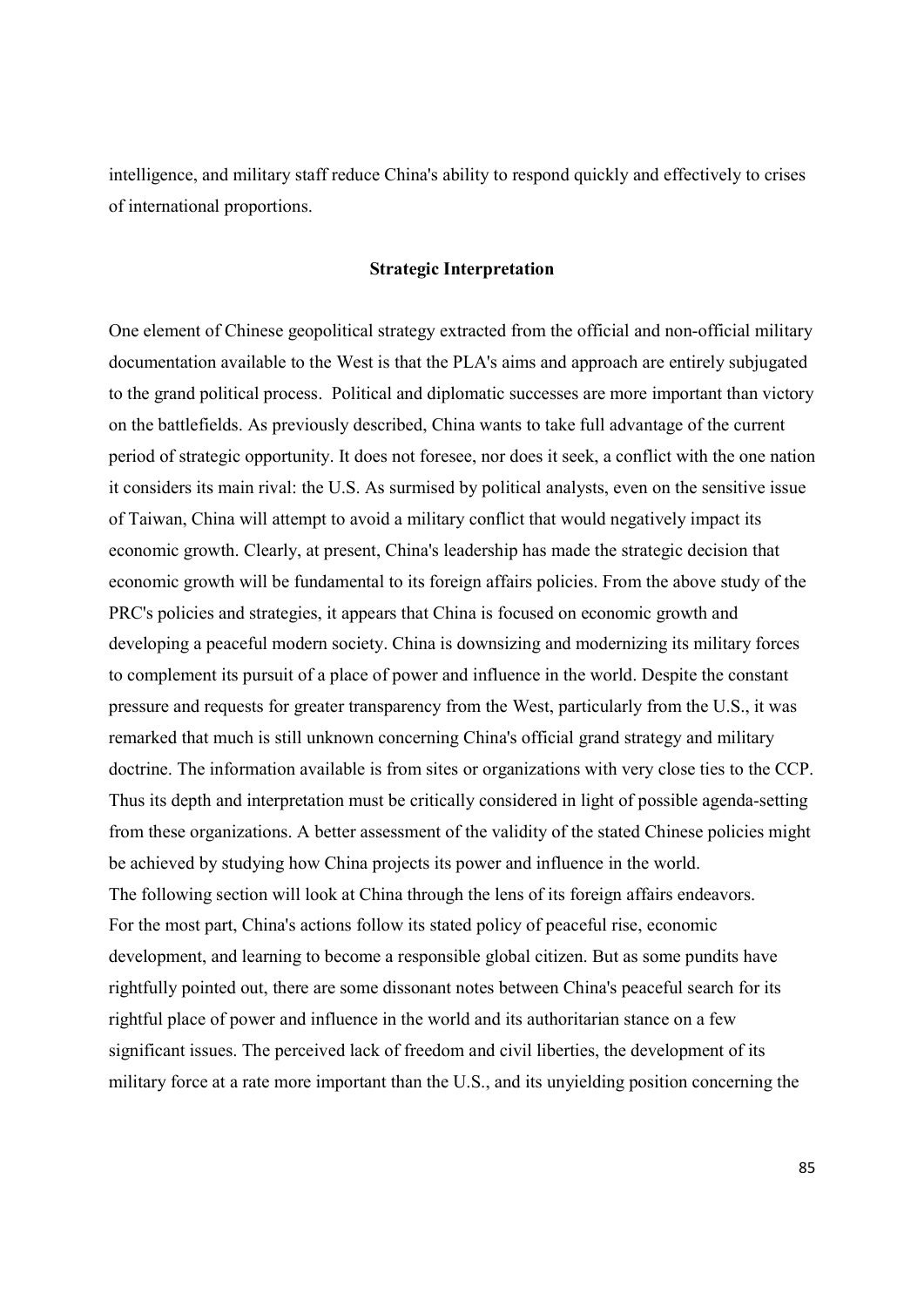status of Taiwan have been taken as warning signs that China's increased power and influence could and should be viewed with concerns.

## **CONCLUSIONS**

 China's economic rise is shaping this century. China uses its growing economic power and influence to rise peacefully within the current world order. Indications are that, for the most part, a realistic China has chosen to take advantage of an environment that rewards multilateralism and engagement at the international level to further its economic and strategic interests. It intends to ride this wave of economic growth to maximize its status in the world. China has shaken off its isolationism tendencies and is building with growing confidence a web of bilateral and multinational agreements that have solidified its power and influence in Southeast Asia and, of course, with Europe.

 Still, there are issues such as human rights, military expansion, and repression of secessionist movements that have raised apprehension concerning China's true intentions.

 A global view of China's actions should be taken, and consideration should be given to how much progress China has achieved on issues of concern to the West. China is now a more open society and more critical information about what is happening. Yes, the military forces are modernizing and becoming a more capable institution, but not unreasonably so for a large country that relies on trade and exports for its wealth. At the same time, the soft power persuasion is slowly pulling Taiwan towards closer ties with Mainland China.

 If China is increasingly using soft power on the international scene, it has yet to apply the same level of sophistication when dealing with internal issues. Still, this inner struggle should not completely erase China's increasingly positive involvement in world affairs. It was positive to see the European Commission published a blueprint for transatlantic cooperation, which touched on many issues related to China. That document received an unqualified endorsement from Germany and France. We do have in European capitals a readiness to sit down at the table with the incoming administration of U.S. President-elect Joe Biden to discuss China. Beijing's image has taken a severe hit in Europe due to its aggressive coronavirus pandemic diplomacy, its crackdown in Hong Kong, its repression in Xinjiang, and its recent trade war with Australia. There is a recognition on both sides of the Atlantic that there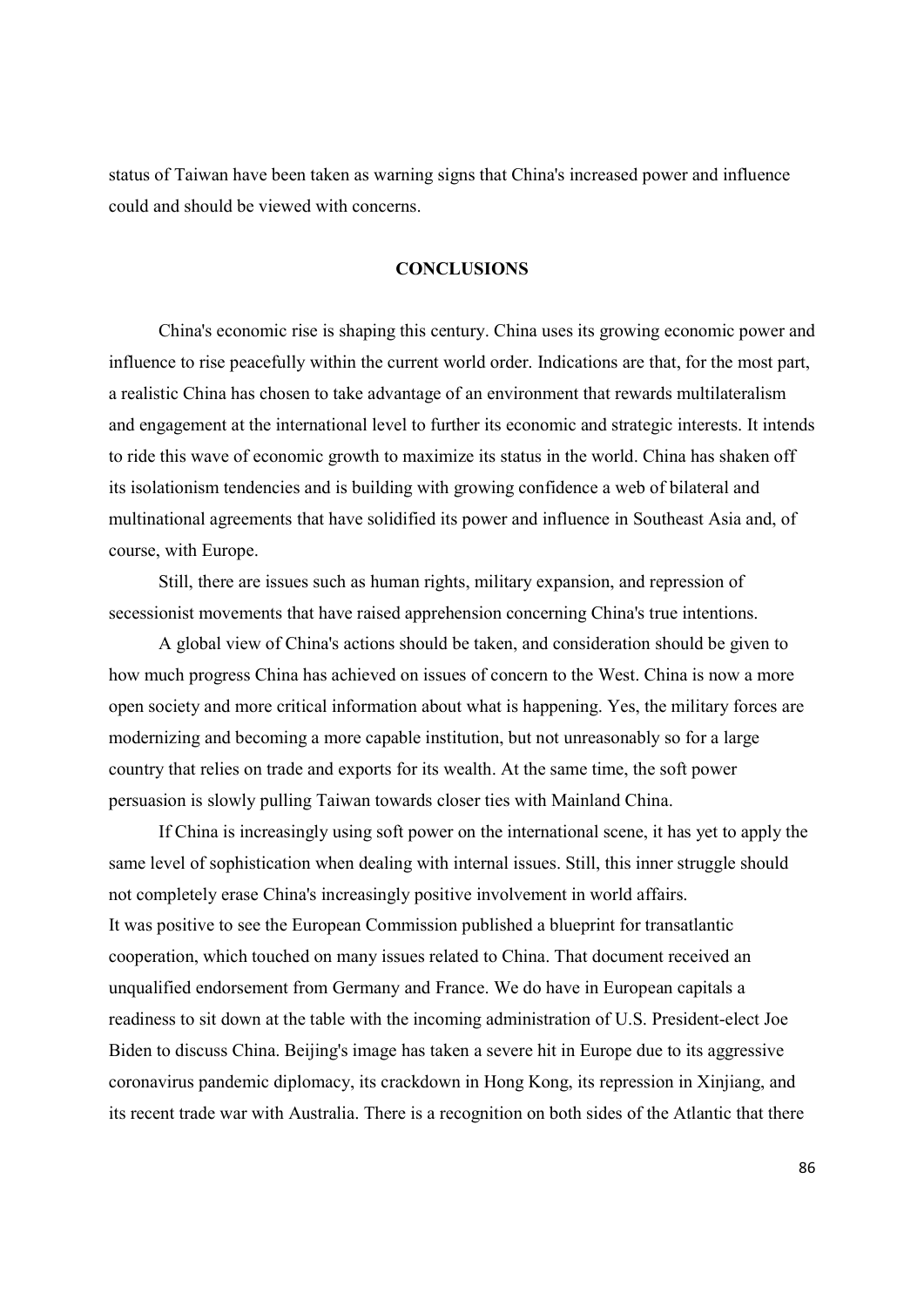is no hope of influencing China through joint action. This provides a reason for optimism. But Europe still needs to show that it is willing to go beyond words and defensive measures when dealing with China. Various European countries have expressed a willingness to forge standard policy approaches toward China. But this political will does not immediately translate into a capacity for transatlantic cooperation. The fault lines emerging during the past four years are deep. Moreover, the economic consequences of the coronavirus pandemic will continue to shape the diversity of European countries' relations with the United States and China in 2021. Further imponderable concerns are existing divisions among E.U. member states on approaching China. Trade, investment, and debt exposure to China set institutional limits for European countries' readiness for transatlantic cooperation. The European Parliament's desire to freeze the significant investment agreement between the European Union and the People's Republic of China, some days ago, is the result of objections and disagreements within the E.U. concerning relations with China. It seems that cooperating with the U.S. on this issue is the only way. Europe understands it needs to get tougher on China, treating it as a systemic rival and a security challenge, not just a trade partner. But the position is not homogenous—Europe needs to forge a common approach within. Europe's trade competitiveness—and Germany's in particular, given its export and investment exposure to China—cultivates economic dependency and geopolitical shyness. Europeans realize they cannot claim strategic autonomy if they are dependent on China for health supplies and become dependent on Chinese 5G. A.I. They recognize that Beijing's expanding economic influence through targeted strategic investments could translate into rival geopolitical power. Europe is ready to work with the United States on China, but not precisely on U.S. terms. The United States also has to take some steps toward the E.U. For instance, they recognize that China is a necessary partner for global, multilateral objectives like climate. Europe is right to insist that a Cold War rhetoric—from the United States toward China—could quickly escalate into self-fulfilling prophecies and confrontations that all sides should wish to avoid.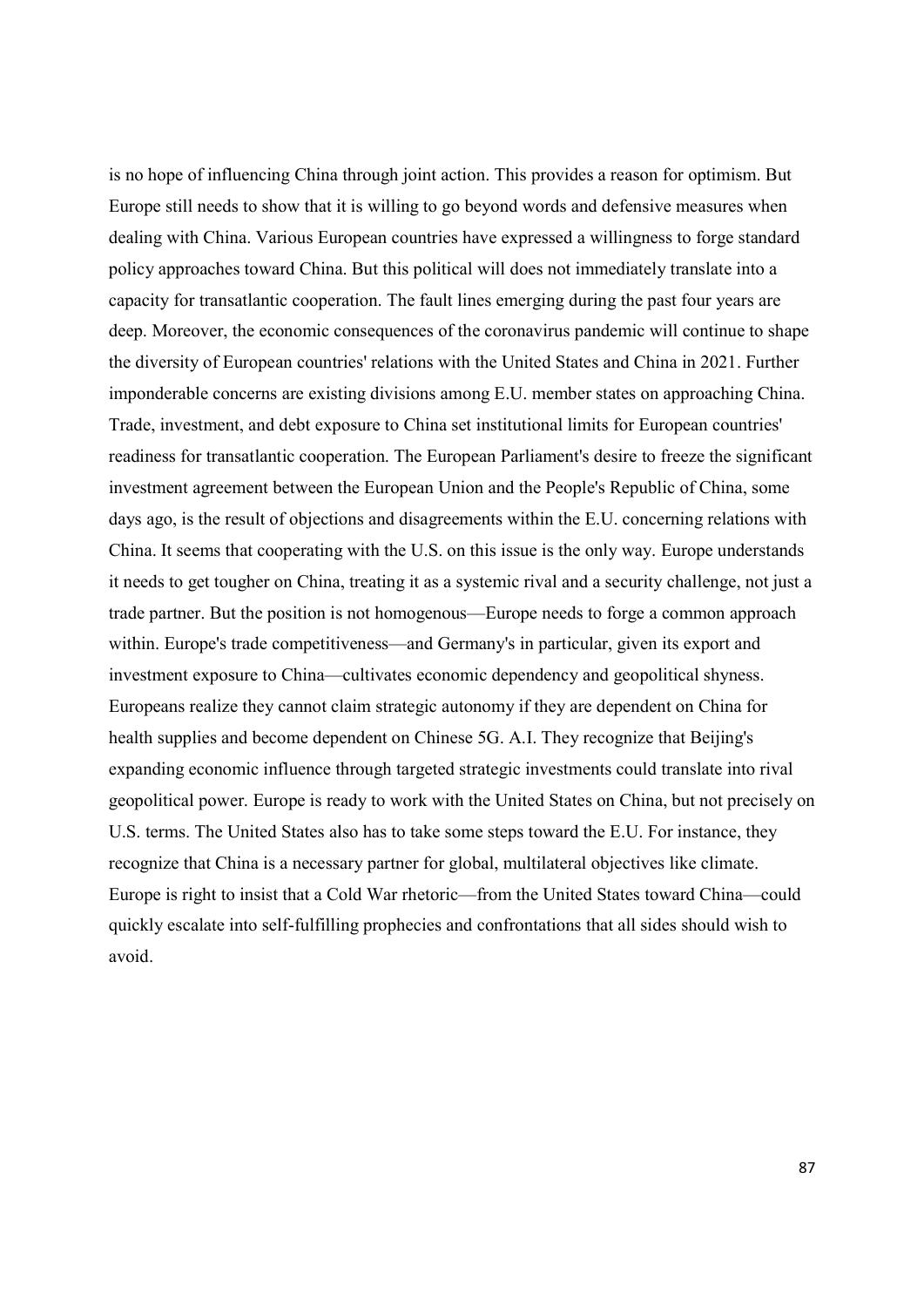### Reference

 [i] Focus Economics, China Economic Outlook November 17, 2020, https://www.focuseconomics.com/countries/china

[ii] How will the global economic order change by

2050 https://www.pwc.com/gr/en/publications/specific-to-all-industries-index/world-in-2050 global-economic-order.html

[iii] RANKED: These will be the 32 most powerful economies in the world by 2050 https://www.businessinsider.com/pwc-ranking-of-biggest-economies-ppp-2050-2017-2

[iv] Andrew Scobell, Edmund J. Burke, Cortez A. Cooper III, Sale Lilly, Chad J. R. Ohlandt,

Eric Warner, J.D. Williams China's Grand Strategy: Trends, Trajectories, and Long-Term Competition RAND Corporation 2020: 5-21

[v] Xinhua| 2021-04-22 Full Text: Remarks by Chinese President Xi Jinping at Leaders Summit on Climate http://www.xinhuanet.com/english/2021-04/22/c\_139899289.htm

[vi] Lim, Wen Xin. China's One Belt One Road Initiative: A literature review. Tai Wei Lim, Wen

Xin Lim, Katherine Tseng Hui-Yi, and Henry Chan Hing Lee (eds.). China's One Belt One Road Initiative. London: Imperial College Press, 2016: 113-132

[vii] Hui Feng The Politics of China's Accession to the World Trade Organization The dragon goes global Published 2017 by Routledge

[viii] What Does China Spend on its Military? This interactive compares China's defense spending from 2000 to 2019 with other key countries. Use the filtering options to select other spending measures or to look at another country's grouping. Data provided by the SIPRI Military Expenditure Database https://chinapower.csis.org/military-spending/

## **BIBLIOGRAPHY**

Banlaoi, Rommel C. "Southeast Asian Perspectives on the Rise of China: Regional Security after 9/11." Parameters. Vol. 33, issue 2 (Summer 2003): 98-107.

Brzezinksi, Zbigniew & John J. Mearsheimer. "Clash of the Titans." Foreign Policy. Issue 146 (January/February 2005): 46-50.